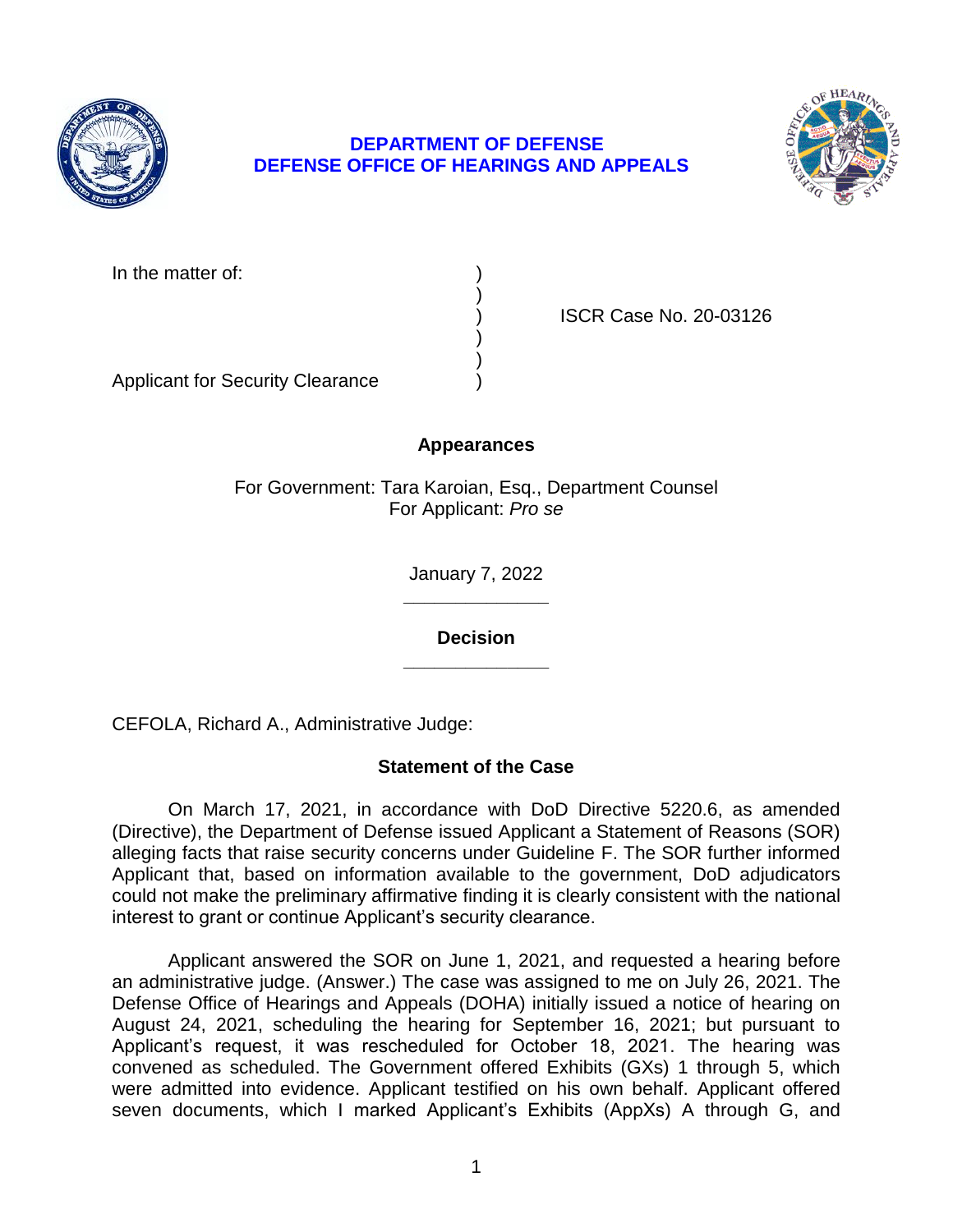admitted into evidence. The record was left open until November 29, 2021, for receipt of additional documentation. Applicant offered Post-Hearing Exhibits (PHXs) A and C~I, which were admitted into evidence. (Applicant averred that PHX B was "still in transit," but it was never received by the undersigned.) DOHA received the transcript of the hearing (TR) on October 27, 2021.

### **Findings of Fact**

 Applicant denied all the SOR allegations. After a thorough and careful review of the pleadings, exhibits, and testimony, I make the following findings of fact.

 Applicant is 28 years old. He has a job offer from a defense contractor, but is currently unemployed. He is not married, but has one child. (TR at page 19 line 14 to page 25 line 1.)

### **Guideline F - Financial Considerations**

 1.a. Applicant denies that he has a past-due debt to Creditor A in the amount of about \$1,587. (TR at page 25 line 18 to page 26 line 12.) He has submitted correspondence from Creditor A confirming that Applicant does not owe this debt. (AppX B.)

 1.b. Applicant denies that he has a past-due debt to Creditor B in the amount of about \$963. (TR at page 27 line 2 to page 29 line 19.) He has submitted correspondence from a credit reporting agency averring that this "Disputed item [has been] deleted" as being past due. (AppX C.)

1.c. Applicant denies that he has a past-due college debt to Creditor C in the amount of about \$11,720; however, it does appear on Applicant's October 2019 credit report. (GX 3 at page 4.) He avers that Creditor C made false promises as to postcollege employment. (TR at page 29 line 24 to page 35 line 5.) Applicant has submitted correspondence from a "Debt Collector" that it "is not currently handing" this account (PHX A); but that does not "rule out" the fact that another debt collector may be, and that this large past-due debt is still outstanding.

1.d. Applicant denies that he has a past-due debt to Creditor D in the amount of about \$3,114; however, it does appear on Applicant's October 2019 credit report (GX 3 at page 5). (TR at page 33 lines 6~14, and at page 35 lines 8~24.) He has submitted nothing further in this regard.

1.e. Applicant denies that he has a past-due medical debt to Creditor E in the amount of about \$3,114; however, it does appear on Applicant's October 2019 credit report (GX 3 at page 5). (TR at page 36 line 1 to page 40 line 12.) He has submitted nothing further in this regard.

 1.f. Applicant initially denied that he has a past-due medical debt to Creditor F in the amount of about \$165; however, it does appear on Applicant's October 2019 credit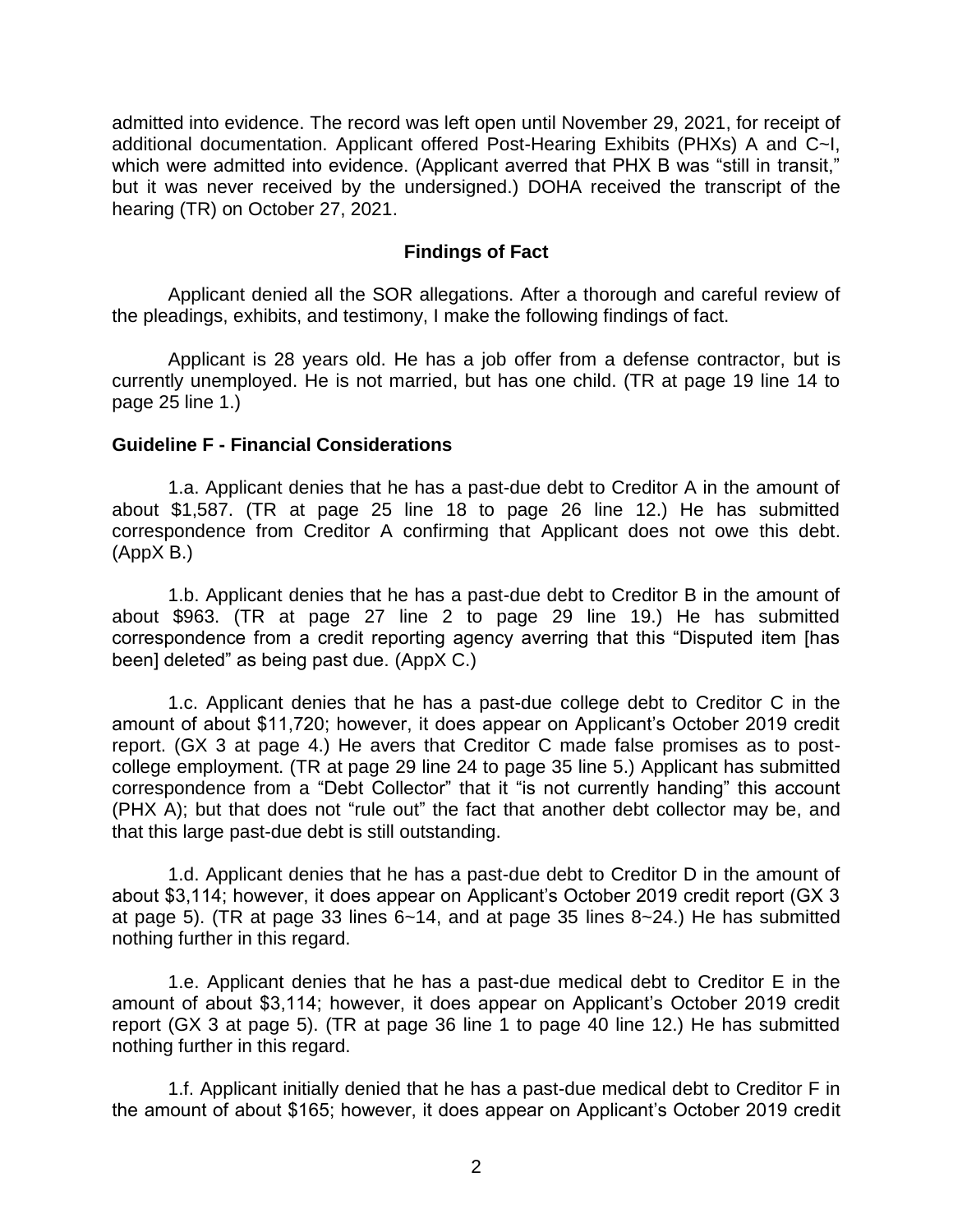report (GX 3 at page 5). (TR at page 36 line 1 to page 40 line 12.) He has now set up a payment plan to address this past-due debt. (PHX C.)

 the amount of about \$1,379; however, it does appear on Applicant's October 2019 credit report (GX 3 at page 5). (TR at page 36 line 1 to page 40 line 12.) He has now submitted documentation verifying this past-due debt is his, but nothing more. (AppX G, 1.g. Applicant initially denied that he has a past-due medical debt to Creditor G in and PHX D.)

1.h. Applicant denies that he has a past-due medical debt to Creditor H in the amount of about \$4,128; however, it does appear on Applicant's October 2019 credit report (GX 3 at page 5). (TR at page 36 line 1 to page 40 line 12.) He has submitted nothing further in this regard.

 1.i. Applicant denies that he has a past-due debt to Creditor I in the amount of about \$231. (TR at page 40 lines 13~20.) He has submitted documentation showing that this balance is now "\$0.00." (AppX E.)

 1.j. Applicant denies that he has a past-due motor vehicle debt to Creditor J in the amount of about \$13,667. (TR at page 40 line 25 to page 42 line 13, and at page 44 lines 6~12.) He has submitted documentation showing that this balance is now "\$0." (AppX E.)

#### **Policies**

 When evaluating an applicant's national security eligibility, the administrative judge must consider the adjudicative guidelines (AG). In addition to brief introductory explanations for each guideline, the adjudicative guidelines list potentially disqualifying conditions and mitigating conditions, which are to be used in evaluating an applicant's national security eligibility.

 These guidelines are not inflexible rules of law. Instead, recognizing the complexities of human behavior, administrative judges apply the guidelines in conjunction with the factors listed in AG ¶ 2 describing the adjudicative process. The commonsense decision. According to AG  $\P$  2(a), the entire process is a conscientious scrutiny of a number of variables known as the whole-person concept. The administrative judge must consider all available, reliable information about the person, administrative judge's overarching adjudicative goal is a fair, impartial, and past and present, favorable and unfavorable, in making a decision.

The protection of the national security is the paramount consideration. AG  $\P$  2(b) eligibility will be resolved in favor of the national security." In reaching this decision, I have drawn only those conclusions that are reasonable, logical, and based on the requires that "[a]ny doubt concerning personnel being considered for national security evidence contained in the record.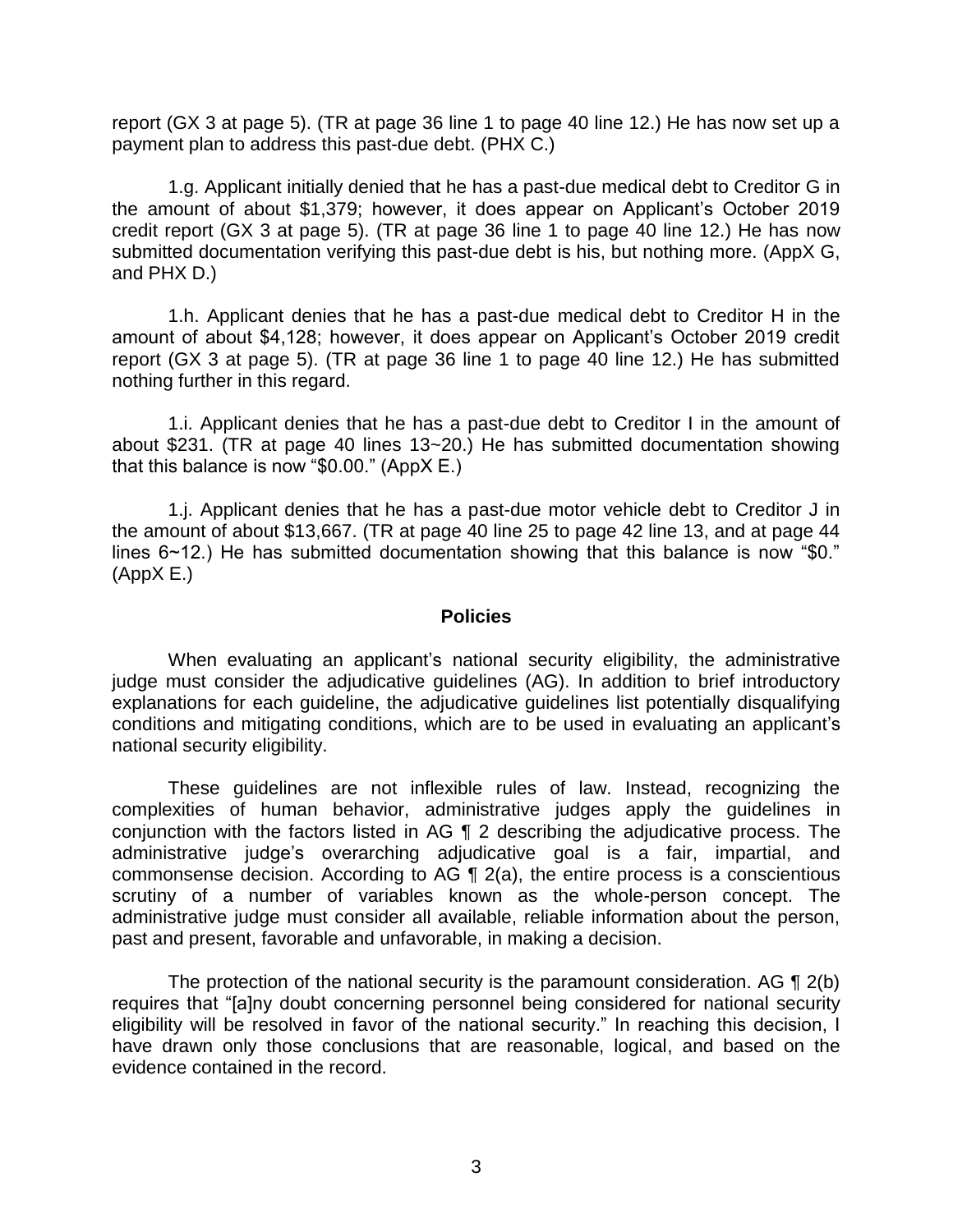Under Directive ¶ E3.1.14, the Government must present evidence to establish controverted facts alleged in the SOR. Directive ¶ E3.1.15 states the "applicant is responsible for presenting witnesses and other evidence to rebut, explain, extenuate, or mitigate facts admitted by the applicant or proven by Department Counsel, and has the ultimate burden of persuasion as to obtaining a favorable clearance decision."

 A person who applies for access to classified information seeks to enter into a fiduciary relationship with the Government predicated upon trust and confidence. This relationship transcends normal duty hours and endures throughout off-duty hours. The Government reposes a high degree of trust and confidence in individuals to whom it grants access to classified information. Decisions include, by necessity, consideration of the possible risk the applicant may deliberately or inadvertently fail to protect or safeguard classified information. Such decisions entail a certain degree of legally permissible extrapolation as to potential, rather than actual, risk of compromise of classified information.

Section 7 of Executive Order (EO) 10865 provides that adverse decisions shall be "in terms of the national interest and shall in no sense be a determination as to the loyalty of the applicant concerned." *See also* EO 12968, Section 3.1(b) (listing multiple prerequisites for access to classified or sensitive information).

### **Analysis**

### **Guideline F - Financial Considerations**

 The security concern relating to the guideline for Financial Considerations is set out in AG ¶ 18:

 Failure to live within one's means, satisfy debts, and meet financial obligations may indicate poor self-control, lack of judgment, or unwillingness to abide by rules and regulations, all of which can raise questions about an individual's reliability, trustworthiness, and ability to protect classified or sensitive information. Financial distress can also be caused or exacerbated by, and thus can be a possible indicator of, other issues of personnel security concern such as excessive gambling, mental individual who is financially overextended is at greater risk of having to engage in illegal or otherwise questionable acts to generate funds. Affluence that cannot be explained by known sources of income is also a health conditions, substance misuse, or alcohol abuse or dependence. An security concern insofar as it may result from criminal activity, including espionage.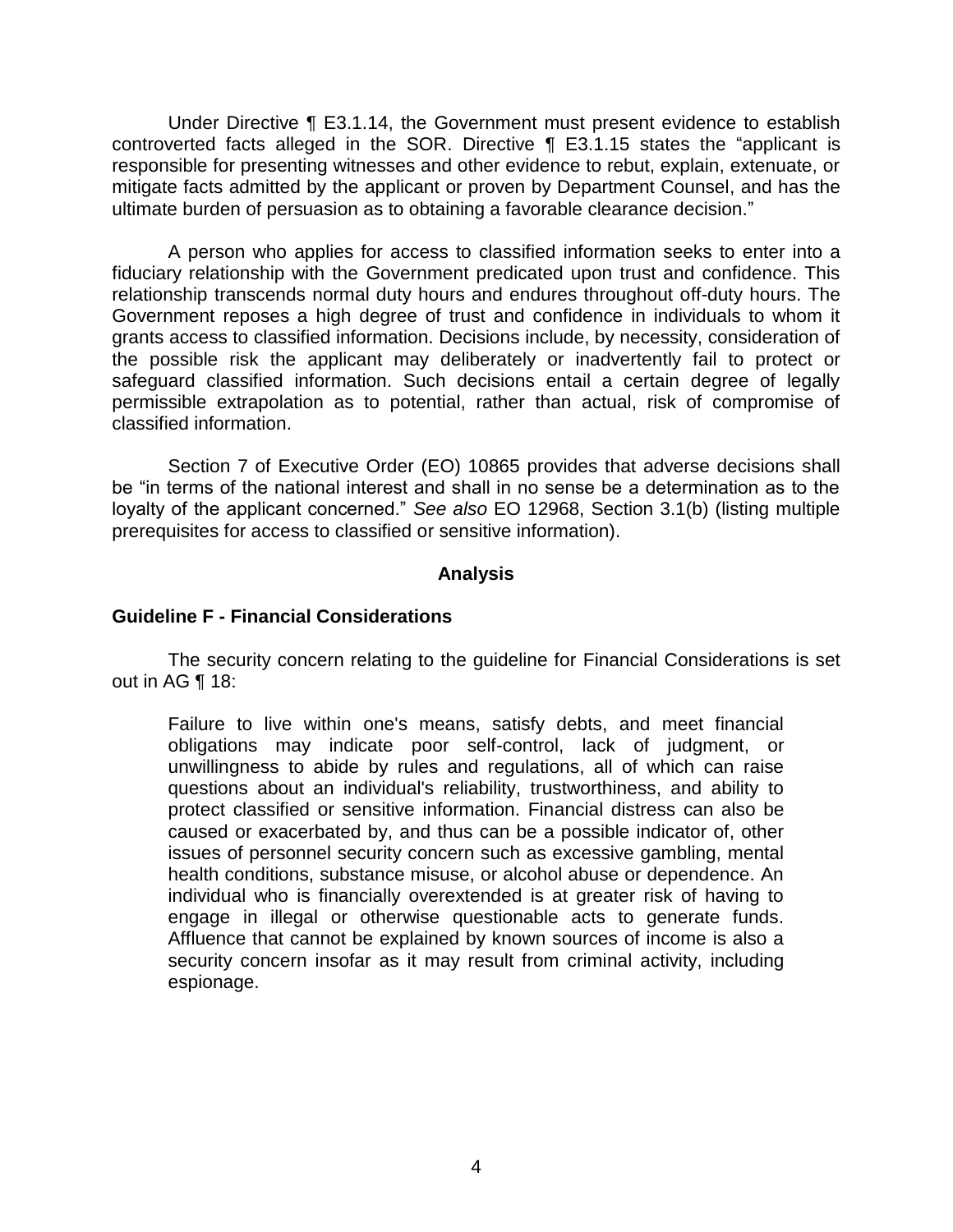The guideline notes several conditions that could raise security concerns under AG ¶ 19. Three are potentially applicable in this case:

(a) inability to satisfy debts;

(b) unwillingness to satisfy debts regardless of the ability to do so; and

(c) a history of not meeting financial obligations.

 Applicant had significant past-due indebtedness The evidence is sufficient to raise these disqualifying conditions.

 AG ¶ 20 provides conditions that could mitigate security concerns. I considered all of the mitigating conditions under AG ¶ 20 including:

(a) the behavior happened so long ago, was so infrequent, or occurred under such circumstances that it is unlikely to recur and does not cast doubt on the individual's current reliability, trustworthiness, or good judgment;

(b) the conditions that resulted in the financial problem were largely beyond the person's control (e.g., loss of employment, a business downturn, unexpected medical emergency, a death, divorce or separation, clear victimization by predatory lending practices, or identity theft), and the individual acted responsibly under the circumstances;

(c) the individual has received or is receiving financial counseling for the problem from a legitimate and credible source, such as a non-profit credit counseling service, and there are clear indications that the problem is being resolved or is under control;

(d) the individual initiated and is adhering to a good-faith effort to repay overdue creditors or otherwise resolve debts; and

 (e) the individual has a reasonable basis to dispute the legitimacy of the past-due debt which is the cause of the problem and provides documented proof to substantiate the basis of the dispute or provides evidence of actions to resolve the issue.

 Applicant's financial problems are ongoing. He has a history of delinquencies, and still owes past-due debts totaling about \$20,900. Applicant has not demonstrated that future financial problems are unlikely. Mitigation under AG ¶ 20 has not been established.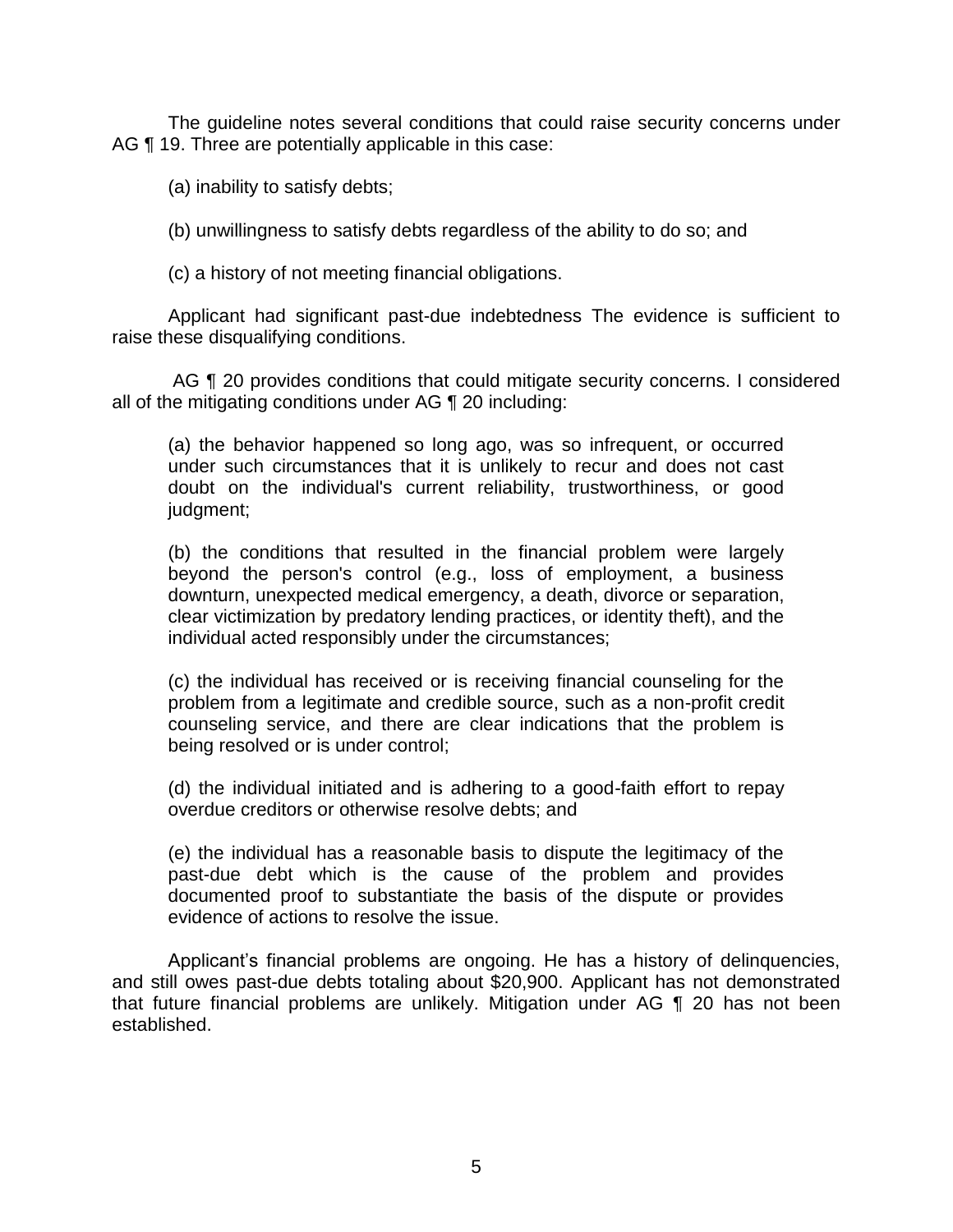#### **Whole-Person Concept**

 Under the whole-person concept, the administrative judge must evaluate an applicant's eligibility for a security clearance by considering the totality of the applicant's conduct and all relevant circumstances. The administrative judge should consider the nine adjudicative process factors listed at AG ¶ 2(d):

(1) the nature, extent, and seriousness of the conduct; (2) the circumstances surrounding the conduct, to include knowledgeable participation; (3) the frequency and recency of the conduct; (4) the individual's age and maturity at the time of the conduct; (5) the extent to which participation is voluntary; (6) the presence or absence of rehabilitation and other permanent behavioral changes; (7) the motivation for the conduct; (8) the potential for pressure, coercion, exploitation, or duress; and (9) the likelihood of continuation or recurrence.

Under AG ¶ 2(c), the ultimate determination of whether to grant eligibility for a security clearance must be an overall commonsense judgment based upon careful consideration of the guidelines and the whole-person concept.

 I considered the potentially disqualifying and mitigating conditions in light of all facts and circumstances surrounding this case. I have incorporated my comments under Guideline F in my whole-person analysis. Overall, the record evidence leaves me with questions and doubts as to Applicant's eligibility and suitability for a security clearance. I conclude Applicant failed to mitigate the Financial Considerations security concerns.

#### **Formal Findings**

 Formal findings for or against Applicant on the allegations set forth in the SOR, as required by ¶ E3.1.25 of the Directive, are:

| Paragraph 1, Guideline F:   | <b>AGAINST APPLICANT</b> |
|-----------------------------|--------------------------|
| Subparagraphs 1.a. and 1.b: | For Applicant            |
| Subparagraphs 1.c~1.e:      | <b>Against Applicant</b> |
| Subparagraph 1.f:           | For Applicant            |
| Subparagraphs 1.g. and 1.h: | <b>Against Applicant</b> |
| Subparagraphs 1.i. and 1.j: | For Applicant            |